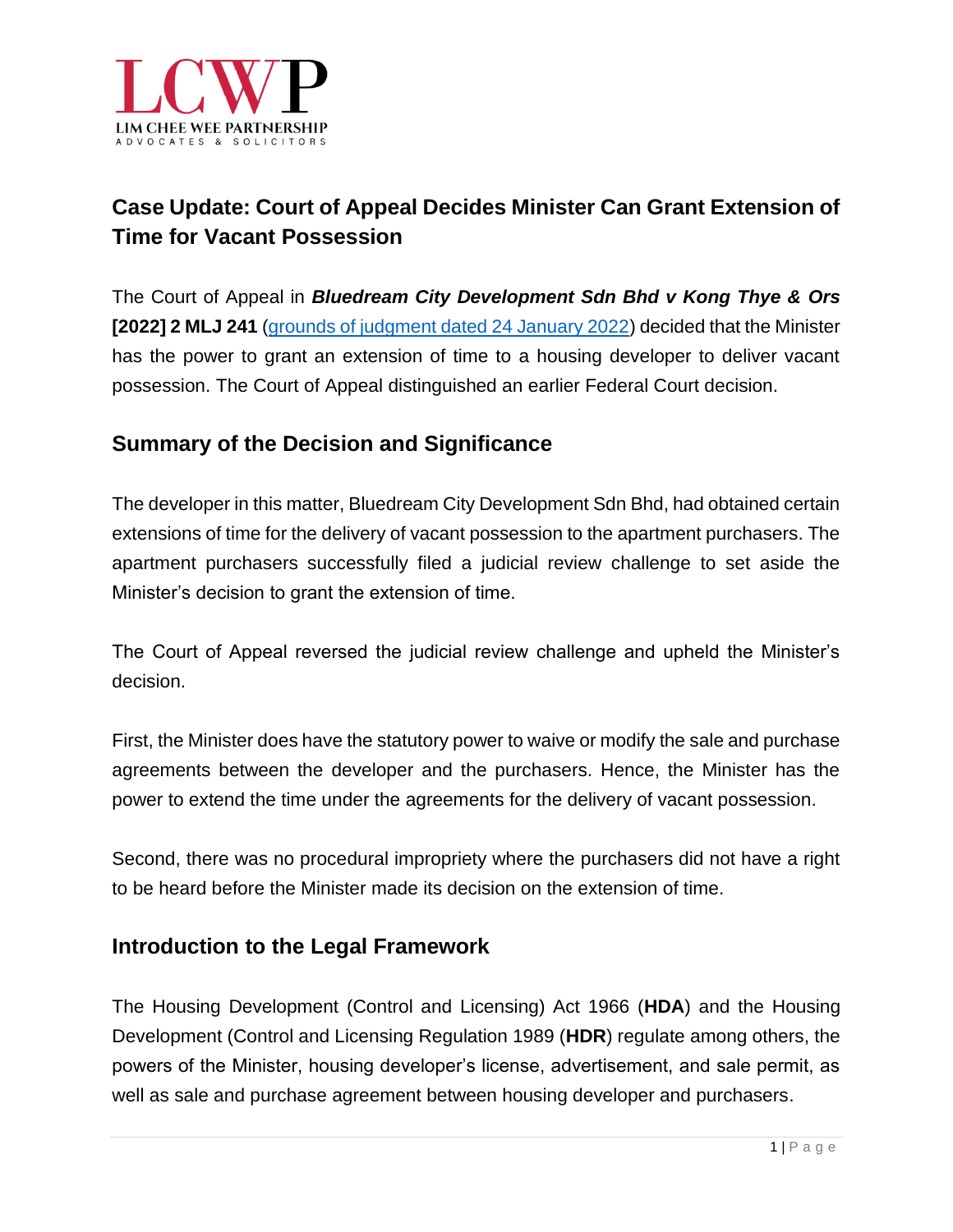

Section 24(2) of the HDA allows the Minister to regulate and prohibit the conditions and terms of any contract between a licensed housing developer, his agent or nominee and his purchaser.

Regulation 11(3) of the HDR allows the Controller (appointed by Minister) to waive or modify provisions in the contract of sale, which necessitates compliance by the housing developer, due to special circumstances or hardship.

### **Brief Facts**

Bluedream City Development Sdn Bhd (**Developer**) was the housing developer of the service apartments in the Mines Resort City (**Project**). Throughout the duration of the Project, two extensions of time for handing over of vacant possession were granted as follows:

- (a) 1st extension: 6 months granted by the Controller (**1st EOT**); and
- (b) 2nd extension: 17 months granted by the Minister (**2nd EOT**), on the basis that there was a stop work order (**SWO**) for 17 months due to suspected subsidence and cracks in the nearby school, for which the Developer was later found to be not responsible.

Dissatisfied with the Minister's decision to grant the 2nd EOT, the Purchasers of the Units challenged the Minister's decision by way of judicial review.

The High Court allowed the Purchasers' JR applications on the ground that the Federal Court *in Ang Ming Lee & Ors v Menteri Kesejahteraan Bandar, Perumahan dan Kerajaan Tempatan & Anor and other appeals* **[2020] 1 MLJ 281** held that Regulation 11(3) of the HDR is *ultra vires* the HDA. The High Court further proceeded to invalidate the 1st EOT although there was no challenge on the same.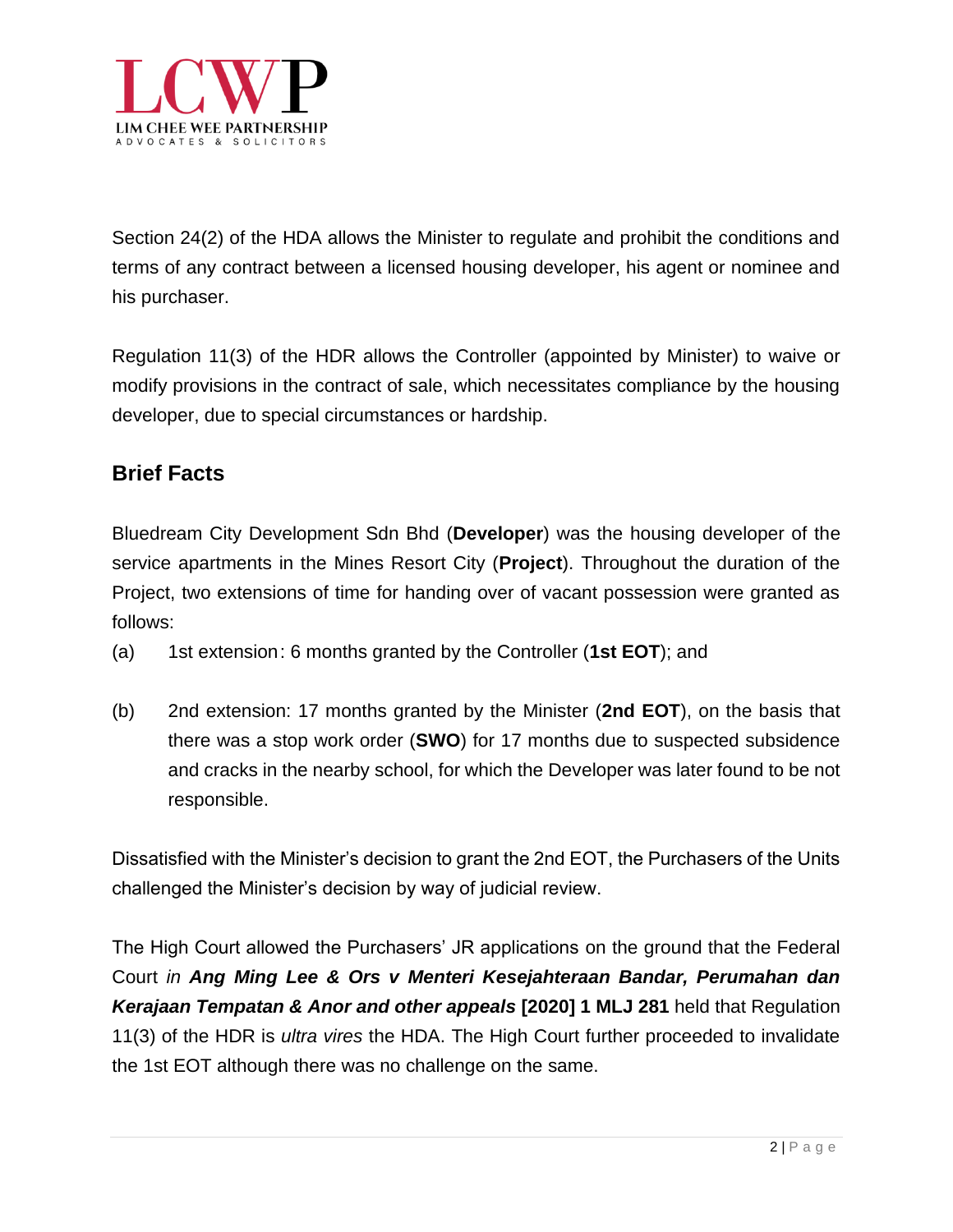

Appeals were filed to the Court of Appeal. The key issue related to the Minister's decision to grant the 2nd EOT for the Developer to complete the units in the Project, in particular, whether such decision is illegal in light of the Federal Court's decision in *Ang Ming Lee*.

## **Decision of the Court of Appeal**

The Court of Appeal reversed the High Court's decision and upheld the Minister's decision granting the developer the extension of time.

The Court of Appeal made the following key points.

First, the Federal Court decision in *Ang Ming Lee* was not applicable to the present case. The issue before the Federal Court in *Ang Ming Lee* was whether the Controller could grant an extension of time to a developer. The Federal Court found that the Controller could not grant such an extension. This was because the Minister could not delegate to the Controller what it could regulate under the HDA.

Second, while the Minister may not delegate the power to "waive or modify" the contract of sale to the Controller, the Minister may nevertheless exercise this power himself. This was consistent with the power conferred on him under sections 24(2)(c) and 24(2)(e) of the HDA, which was to prescribe the form(s) of contract as well as regulate and prohibit the conditions and terms of any contract respectively.

Third, the expression "*regulate and prohibit*" under the HDA is wide enough to include "*waive and modify*" any provisions.

The Court of Appeal held that the facts in *Ang Ming Lee* were strikingly different from the present case. In *Ang Ming Lee*, the decision to extend time to complete the units was made by the Controller and not the Minister. Here, it was the Minister who granted the 2nd EOT.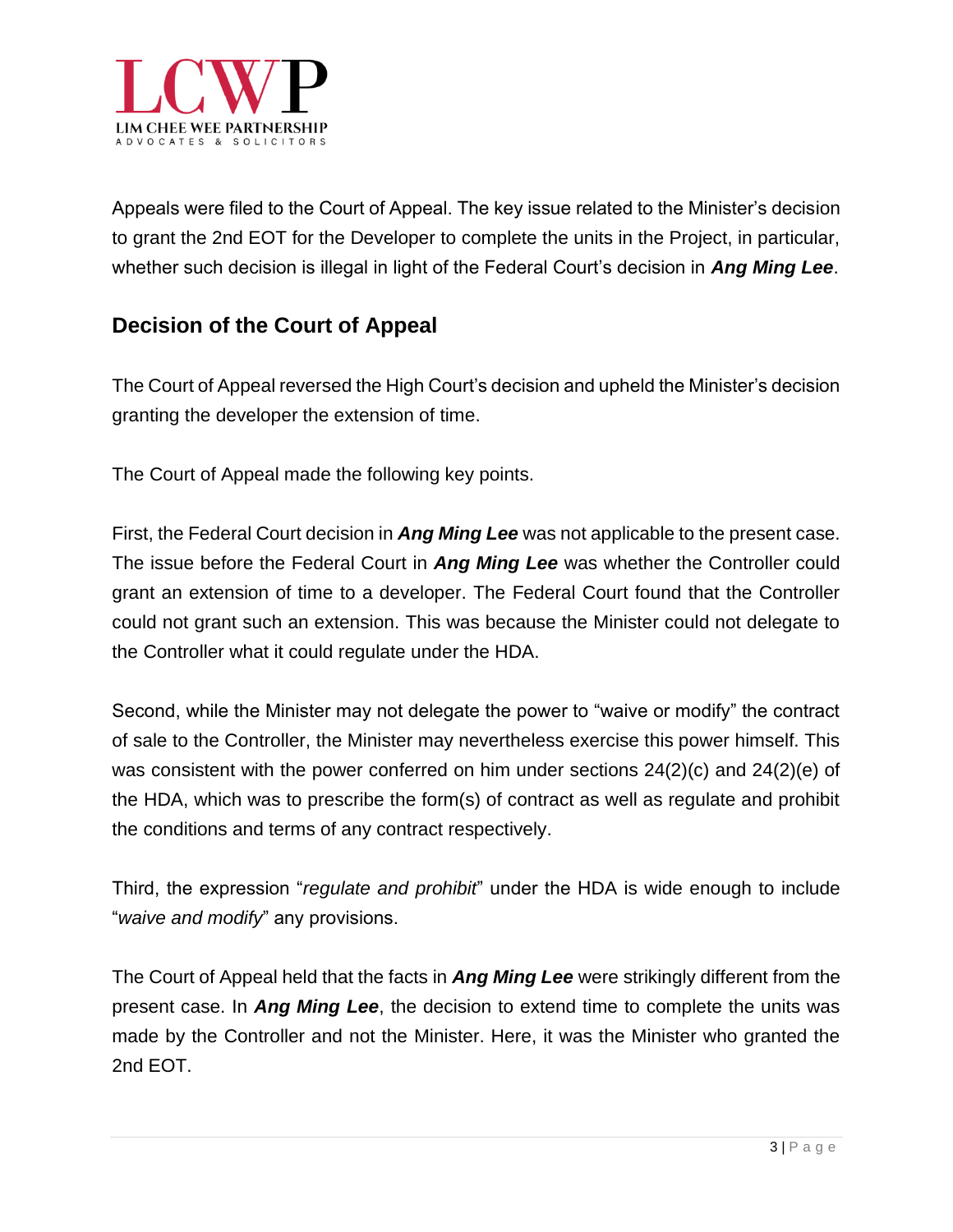

Fourth, the 2nd EOT was reasonable, just and fair as the Developer did not take advantage of their own delay. The extension of time sought corresponded with the delay period caused by the SWO, for which the Developer was later found to be not responsible.

Fifth, on the other issues, the Court of Appeal found that:

Challenge to the 1st EOT:

The Purchasers did not challenge the 1st EOT in the JR proceedings in the High Court. The 1st EOT had been subsumed into the 2nd EOT by the Minister. The learned High Court Judge erred in bringing the 1st EOT into play.

Procedural impropriety as the Purchasers were not heard:

- The right to be heard depends on the circumstances and nature of each case. The procedure, being administrative, rather than judicial, cannot be compared with judicial methods and procedure. There is no express requirement of a right to be heard that must be given to the Purchasers.
- It is likely to make little to no difference if the Purchasers were given the right to be heard on the Minister's decision on the 2<sup>nd</sup> EOT. This is because while the Purchasers were at liberty to adduce evidence during the JR proceedings to convince the High Court that the SWO was due to the Developer's fault or neglect, nothing was forthcoming.